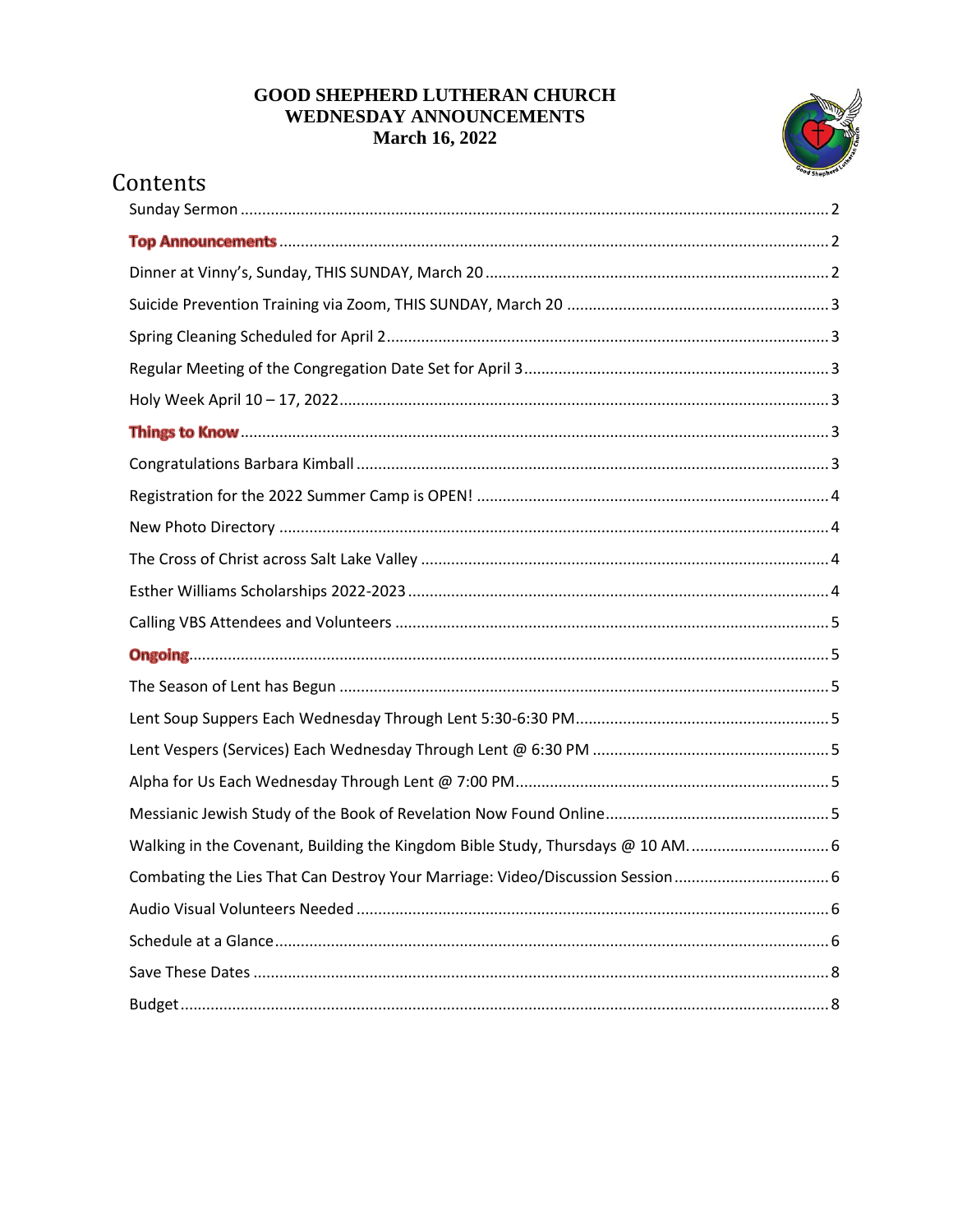### <span id="page-1-0"></span>Sunday Sermon



Sunday's Readings: First Lesson: **[Isaiah 55:3, 8-12](https://www.bible.com/bible/111/isa.55.3-12)** Psalm: **[Psalm 85:6-8](https://www.bible.com/bible/111/PSA.85.6-8.NIV)** The Holy Gospel: **[John 11:38-44](https://www.bible.com/bible/114/jhn.11.38-44.NIV)**

Want to read these scriptures now? Click on the scripture to be taken to an online Bible.

Even if you cannot attend in-person service, be sure to join Pastor Jeff online at 8 am or 10 am. Live Streaming Available for All Services.

Facebook: <https://www.facebook.com/goodshepherdutah/> GSLC Website: <https://goodshepherdutah.sermoncloud.com/live> YouTube: [Live Streamed Services -](https://www.youtube.com/playlist?list=PL3uHy86kZK2lvEyxDRxlMAf-270bivhOr) YouTube

While watching the live stream from Facebook or YouTube, remember to hit the Like or Thumbs Up button to let us know you are there. You can also hit that Share button so your friends and family know where they can worship with you. And, if you haven't done so already, make sure to follow and/or subscribe and turn on notifications. You'll receive instant notification when we go live or post new content.

If you miss the Sunday service or just want to see it again, please visit the church website or the mobile app for links to past services or click [here.](https://www.goodshepherdutah.com/pastlivestreams)

**Top Announcements** 

# <span id="page-1-2"></span><span id="page-1-1"></span>Dinner at Vinny's, Sunday, THIS SUNDAY, March 20



Matthew 25:45 *Whatever you did not do for one of the least of these, you did not do for me***.**



Come help feed our homeless. Good Shepherd hosts Dinner at Vinny's the 3rd Sunday of every month. Sandwiches and fruit will be collected at GSLC from 8 am to 1pm on this day and taken to Catholic Community Services to feed the homeless. If you can make two loaves of sandwiches or provide fruit, you will be helping some of our most vulnerable people. Please place

your sandwiches in the kitchen refrigerators closest to the coffee maker. The group leaves promptly at 1 pm to deliver the sandwiches. Any sandwiches left in the fridge after 1 pm will not be delivered.

Want to help serve Sunday dinner to the homeless? You'll arrive at [Catholic](https://www.ccsutah.org/about-us)  [Community](https://www.ccsutah.org/about-us) Services (437 West 200 South) at 4:30 pm and be done around 6:30 pm. Volunteers will need to wear masks and vaccinated volunteers are preferred.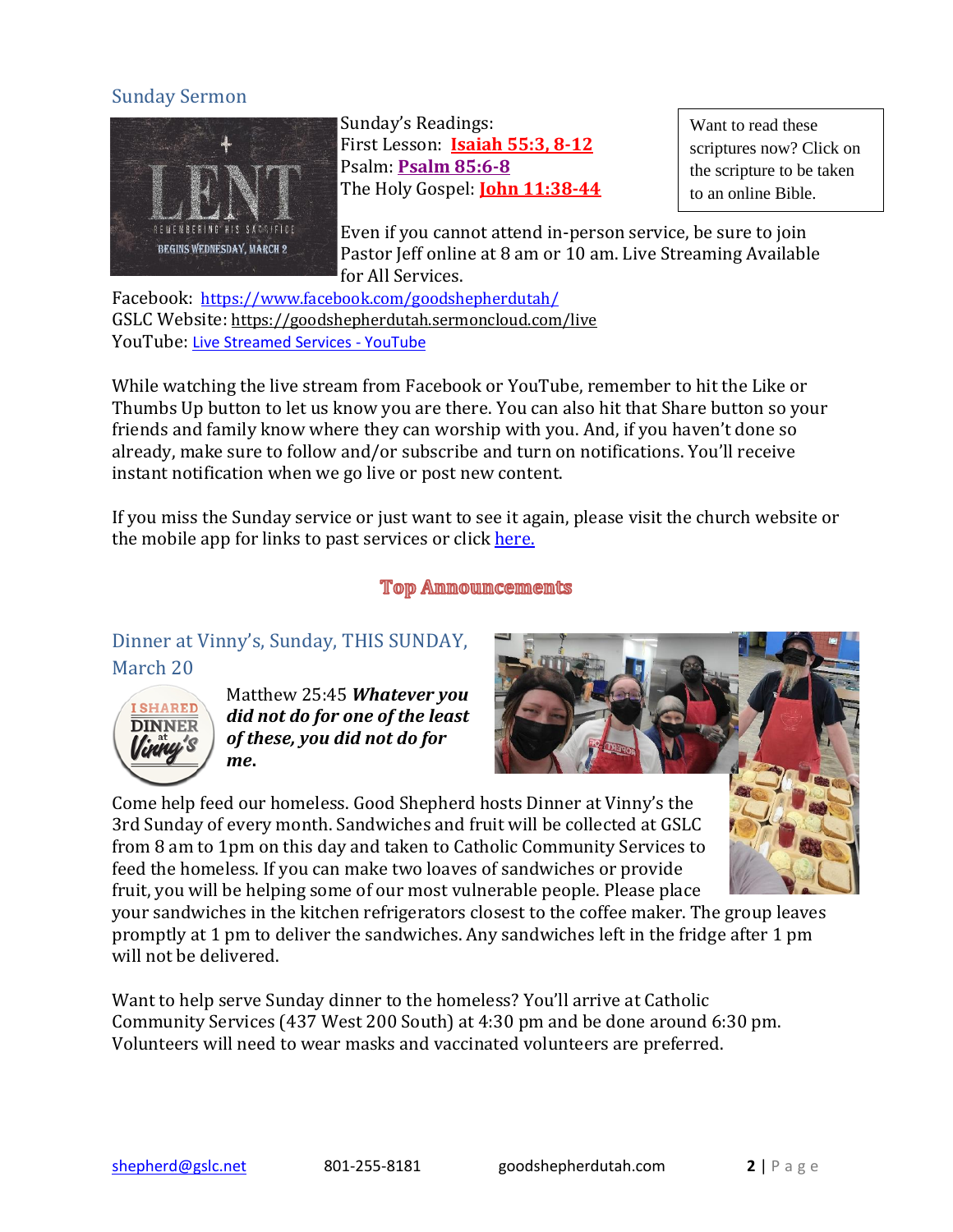# <span id="page-2-0"></span>Suicide Prevention Training via Zoom, THIS SUNDAY, March 20



QPR (Question, Persuade, Refer) training provided by NAMI Utah. The free training is available to anyone that would like to attend. The 90-minute training will take place on ZOOM. Please **[RSVP HERE](https://forms.gle/mcQELj9XhAce9Bo76) by Wednesday, March 16 (TODAY!).** The zoom meeting ID will be sent to the email used to RSVP. You may also register on the church's website or contact the church office.

# <span id="page-2-1"></span>Spring Cleaning Scheduled for April 2

A list is being compiled and there will be more tasks added. We need all available hands to help



with this cleanup, which will run from 9 am to noon. Even if you can't help the entire time, there are small jobs that you can do. We appreciate any amount of time you can give. Can't make it that day at all? Schedule something with the office that can be completed on a day of your choosing. Please, save this date and give us a hand. We have all of the usual stuff like raking, gutter cleaning and maybe some

painting and some high priority project like getting the 3 Milestone house swamp coolers ready. A signup sheet will be on the website soon or contact Nicole or Kathy.

## <span id="page-2-2"></span>Regular Meeting of the Congregation Date Set for April 3

The first weekend in April is a big weekend at Good Shepherd. Not only do we have spring cleanup that Saturday, but we also have the Regular Meeting of the Congregation scheduled. The meeting will be held from 11:15 AM – 12:15 PM. So, right after the second service. What do we discuss at the meeting? See last year's meeting packet on the website under *Community, Your Board of Trustees, Congregational Meetings* or click [HERE.](https://www.goodshepherdutah.com/congregational-meetings)

# <span id="page-2-3"></span>Holy Week April 10 – 17, 2022

Holy weeks begins with Palm Sunday, includes Maundy Thursday, Good Friday, and Easter Sunday. This year, Good Shepherd will host a special Seder Service on Maundy Thursday in

remembrance of the last meal that Jesus ate with his disciples. This Seder Service will be held in the Fellowship Hall so that we may partake of a small sampling of items traditionally offered during a Seder meal. Although the sampling will be small, we are still asking that all who wish to attend register online or with the church office so that preparations can be made.



One of the highlights of the Seder Service is the opportunity to witness the First Communion of some of our youth who have completed their course of study.



#### **Things to Know**

### <span id="page-2-5"></span><span id="page-2-4"></span>Congratulations Barbara Kimball

Each year, Church Women United awards one of its members the CWU Human Rights Award. This year, it went to our very own

[shepherd@gslc.net](mailto:shepherd@gslc.net) 801-255-8181 goodshepherdutah.com **3** | P a g e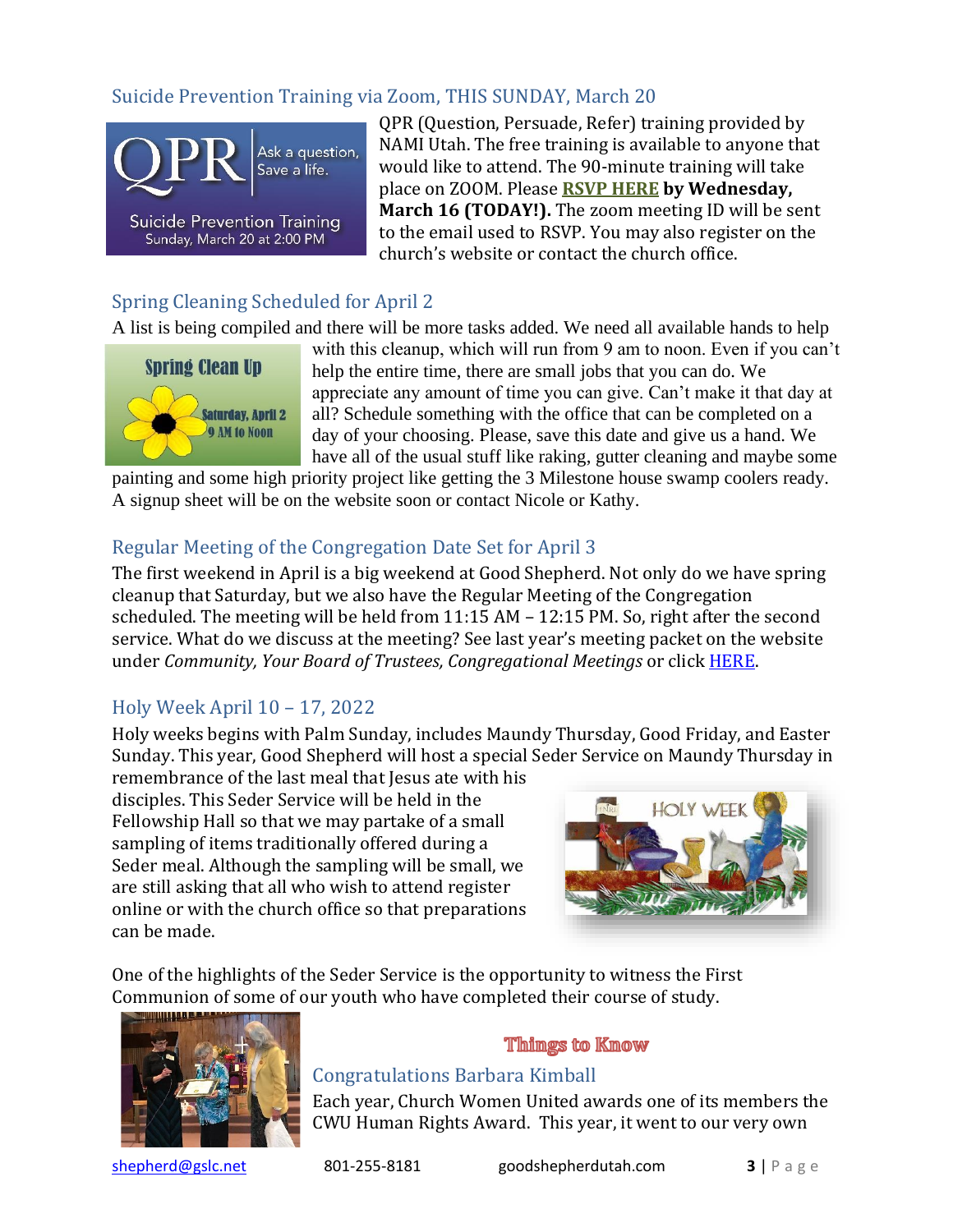Barb Kimball. Barbara has worked long and hard caring for and looking after the people in our community and church. We are extremely grateful to have such a wonder example of God commandment to love one another in our midst. You will find more information about Barb on the WOW bulletin board.

#### <span id="page-3-0"></span>Registration for the 2022 Summer Camp is OPEN!

From July 11-15 we will spend an unforgettable week at Big Canyon filling our time with God's Word, Christian fellowship, exciting group games, challenge courses, water sliding, swimming, hanging out on the beach and just plain tons of outrageous fun in the mountains of Northern Utah. The focus for this week of camp will be on discipleship and what it means to



follow Jesus with our entire lives, which includes our hearts and our minds. It is our desire to see each student grow in their relationship with Jesus and to recognize that a life committed to Christ is the biggest adventure they could ever embark on! For more information or to register, click **[Here](https://familyministry.goodshepherdutah.com/youth-ministry/summercamp2022/)**.

### <span id="page-3-1"></span>New Photo Directory

Many of you have asked for an updated Photo Directory! Ask and you shall receive! But this means **everyone** who wants to be included in the directory must provide current information and an updated photo! **Anyone** who considered Good Shepherd their home church can and should be included!

Forms are available to update the directory information. Please complete the form and turn it into the office. All information and photos need to be turned into the office by May 1st. The goal is to have the directories done shortly after the deadline for a cost estimate of \$10.

# <span id="page-3-2"></span>The Cross of Christ across Salt Lake Valley

This Easter, you will have the opportunity to present the good news of the Cross to your community. We are building 6' wooden crosses that are lit (solar or 115V) for your property. The cost is approximately \$70, and the plan is to have them available for the beginning of Holy Week for you to place on your property.

Wendy and Larry Miller had a lighted cross in their yard for many years. Many people approached them over the years and thanked them for placing the cross in the view of anyone passing by.

Let the office know if you want one by April 3rd. We will build them and deliver them by Palm Sunday.

# <span id="page-3-3"></span>Esther Williams Scholarships 2022-2023

Church Women United is offering the annual Esther Williams Memorial Scholarships for college-bound and college-enrolled Christian women. Applicants must reside in the Salt Lake-Bountiful area and be active in their local church. The application deadline for this \$300 scholarship is May 1, 2022. Applications are available in the literature rack at Good Shepherd or contact Karen Bradakis [karenbradakis@gmail.com](mailto:karenbradakis@gmail.com).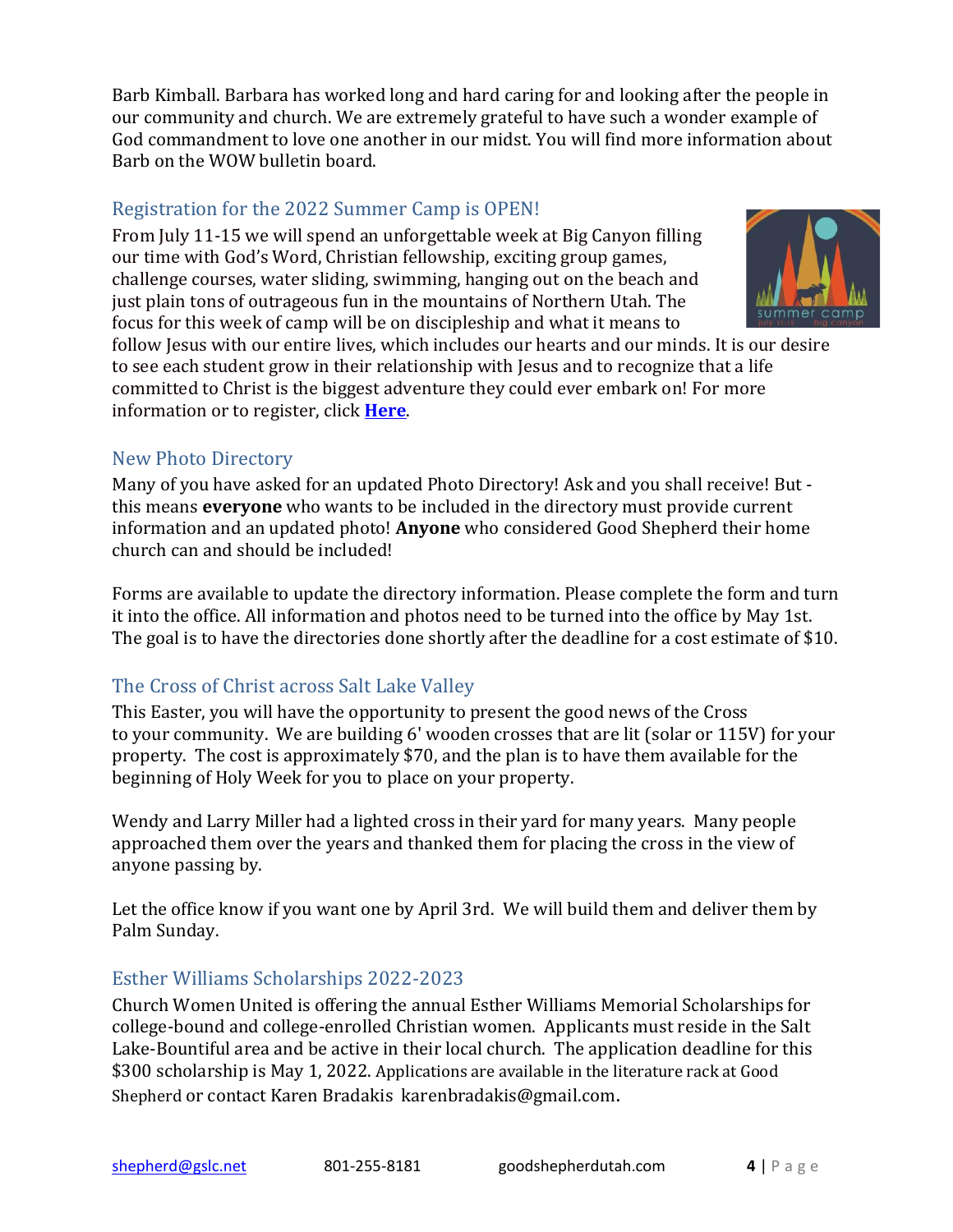# <span id="page-4-0"></span>Calling VBS Attendees and Volunteers



Make your plans now for Vacation Bible School June 5-9 (Sunday-Thursday) from  $6:00-8:30$  PM. Kids age 4 through  $5<sup>th</sup>$ grade and their friends are invited.



Volunteers are needed to make this community outreach event happen. There is a role for everyone! Prayer Team, Station Leaders, Crew Leaders, Dinner Team, Hospitality, Decorating and more. Questions? Contact Jolyn in the office.

Participants and volunteers use this QR code or go to: *ybspro.events/p/5403de* to sign up.

#### Omgoimg

#### <span id="page-4-3"></span><span id="page-4-2"></span><span id="page-4-1"></span>The Season of Lent has Begun

Lent Soup Suppers Each Wednesday Through Lent 5:30-6:30 PM Come enjoy a soup meal with your family before heading into the Lenten Vespers at 6:30. Please sign up in the hall to host, serve, bring a soup, or bring a desert. A Free Will Donation will also be taken. The donations will go to Utah Community Action (formerly Copperview



Food Bank in Midvale) and be used to feed the hungry in our community. If you would like to make a donation by check, please make the check out to Women of the Word and include *Soup Supper* in the memo line. To donate online, go to the church website and click on the *Give* link towards the top of the page. Choose WOW as the fund and include *Soup Supper* in the memo line.

#### <span id="page-4-4"></span>Lent Vespers (Services) Each Wednesday Through Lent @ 6:30 PM

Lent Vespers will include the Holden Evening Prayer, communion, and scripture. This service runs for about 30 minutes and leads us into Alpha for Us.

#### <span id="page-4-5"></span>Alpha for Us Each Wednesday Through Lent @ 7:00 PM

Join us each Wednesday evening through Lent as we explore the Alpha Program [alphausa.org.](https://alphausa.org/) This program will teach us how to discuss Christ with our neighbors and family. We will "Explore the big issues around faith and unpack the basics of Christianity, addressing questions such as *Why did Jesus have to die?* and *How can we have faith?"* This is a program that both adults and older children will find enjoyable. Tonight's topic will be *Who is Jesus?*

#### <span id="page-4-6"></span>Messianic Jewish Study of the Book of Revelation Now Found Online

This Bible study is recorded during the week and posted online as soon as it is available. You will be able to watch, or rewatch, these sessions whenever you wish by using this [link,](https://youtube.com/playlist?list=PL3uHy86kZK2mQUEwK-yn6Ev4fwQCASbRQ) or from the church [website](https://goodshepherdutah.com/) or from the mobile app.

A Messianic Jewish Study of the Book of Revelation **CONTROL**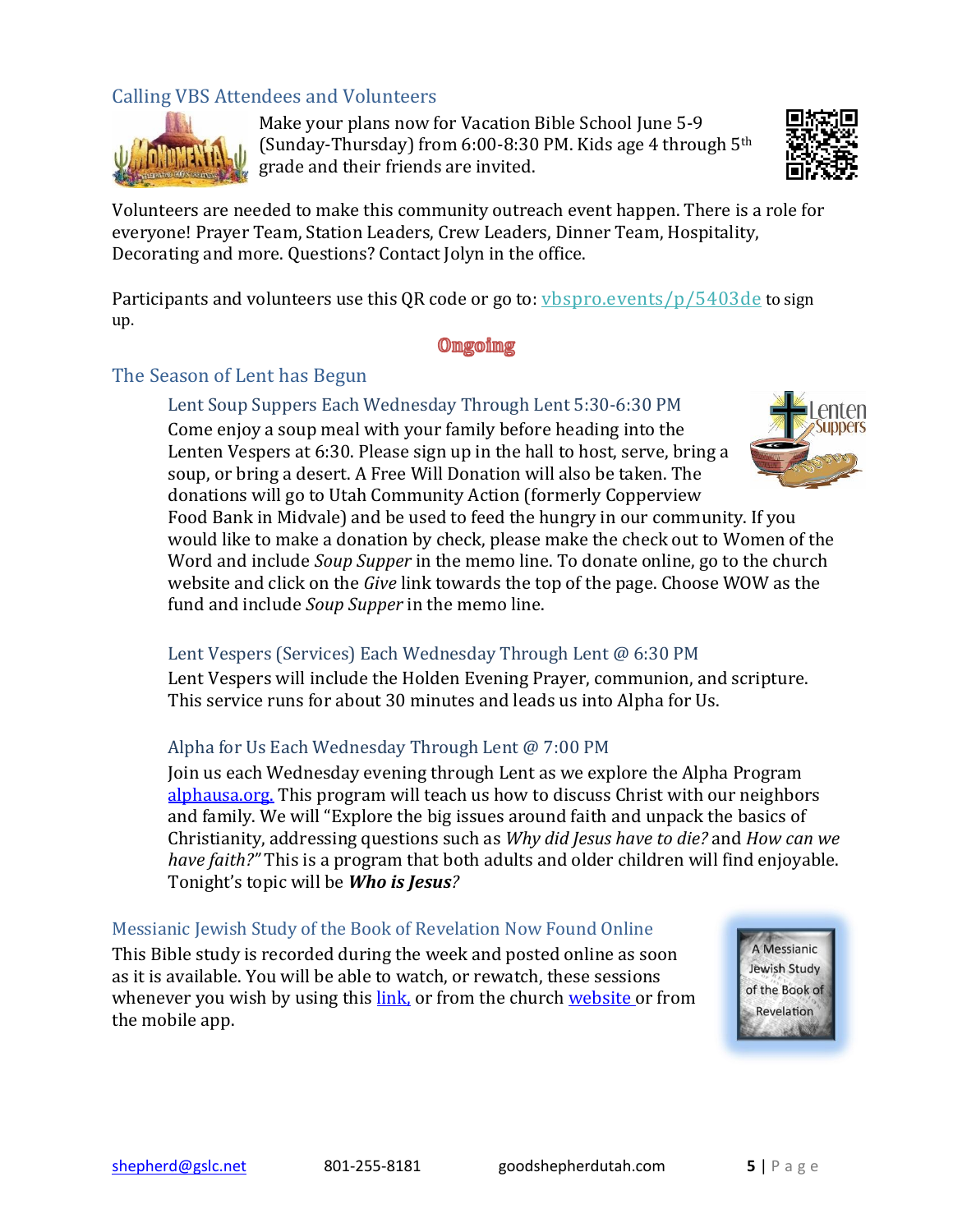# <span id="page-5-0"></span>Walking in the Covenant, Building the Kingdom Bible Study, Thursdays @ 10 AM.

Walking in the Covenant **Building the Kingdom**  This study is held each Thursday and is led by Pastor Susan. It meets in the House of Prayer.

The Walking in the Covenant, Building the Kingdom course explores key elements of being a disciple of Jesus Christ including the primary principles that lead to a vibrant experience of walking in a covenant relationship and building the kingdom of God. All are welcome.

### <span id="page-5-1"></span>Combating the Lies That Can Destroy Your Marriage: Video/Discussion Session

Good Shepherd is offering this seven-week Marriage Video and Discussion class from Focus on the Family that began on March 6th. This series will help you identify the half-truths that sound good but can be unhealthy — even harmful — to your relationship. These videos give you practical help to guard against what could damage your marriage and equip you to communicate better with your spouse and cherish each other.

This 30-minute video/discussion will be offered both at 9:15 and at 11:15 each Sunday with the exception of Easter Sunday. The format is a short 5-minute video, with 3 relevant discussion questions afterwards. We will need volunteers each week to start the video and hand out the questions. Please contact Nicole Weiss if you can start the video at either class.

## <span id="page-5-2"></span>Audio Visual Volunteers Needed

We live-stream our 8:00 a.m. and 10:00 a.m. Sunday services with a six-member tech crew and are always looking for volunteers who have an interest in media and a heart for Jesus.

We will train people on the equipment (soundboard, camera, switcher, etc.) These are real world skills that have the potential to translate into real income at some of our special events such as funerals, weddings, conferences, etc. Please email or call Rick [\(rick@gslc.net,](mailto:rick@gslc.net) 801-255-8181) for more information.



# [shepherd@gslc.net](mailto:shepherd@gslc.net) 801-255-8181 goodshepherdutah.com **6** | P a g e **Date Day Event Name Time 3/16 Wednesday** ALPHA Circle Women's Bible Study 12:00 PM-2:00 PM Lenten Soup Supper 5:30 PM-6:30 PM Lenten Service 6:30 PM-7:00 PM AA (Serenity Now group - Open meeting) 7:00 PM-8:00 PM Alpha for Us: Who is Jesus? 7:00 PM-8:00 PM In Person Youth Group 7:00 PM-8:30 PM **3/17 Thursday** Walking in the Covenant, Building the Kingdom 10:00 AM-11:00 AM Knit & Crochet Together 12:30 PM-2:30 PM Christian Motorcycle Assoc Meeting - offsite 6:00 PM-8:00 PM **3/19 Saturday** Men's Bagels, Bible Study & Brotherhood 9:00 AM-10:00 AM AA- Come as You Are 5:00 PM-6:00 PM **3/20 Sunday** 8:00 AM Worship Service 8:00 AM 8:00 AM-9:00 AM

#### <span id="page-5-3"></span>Schedule at a Glance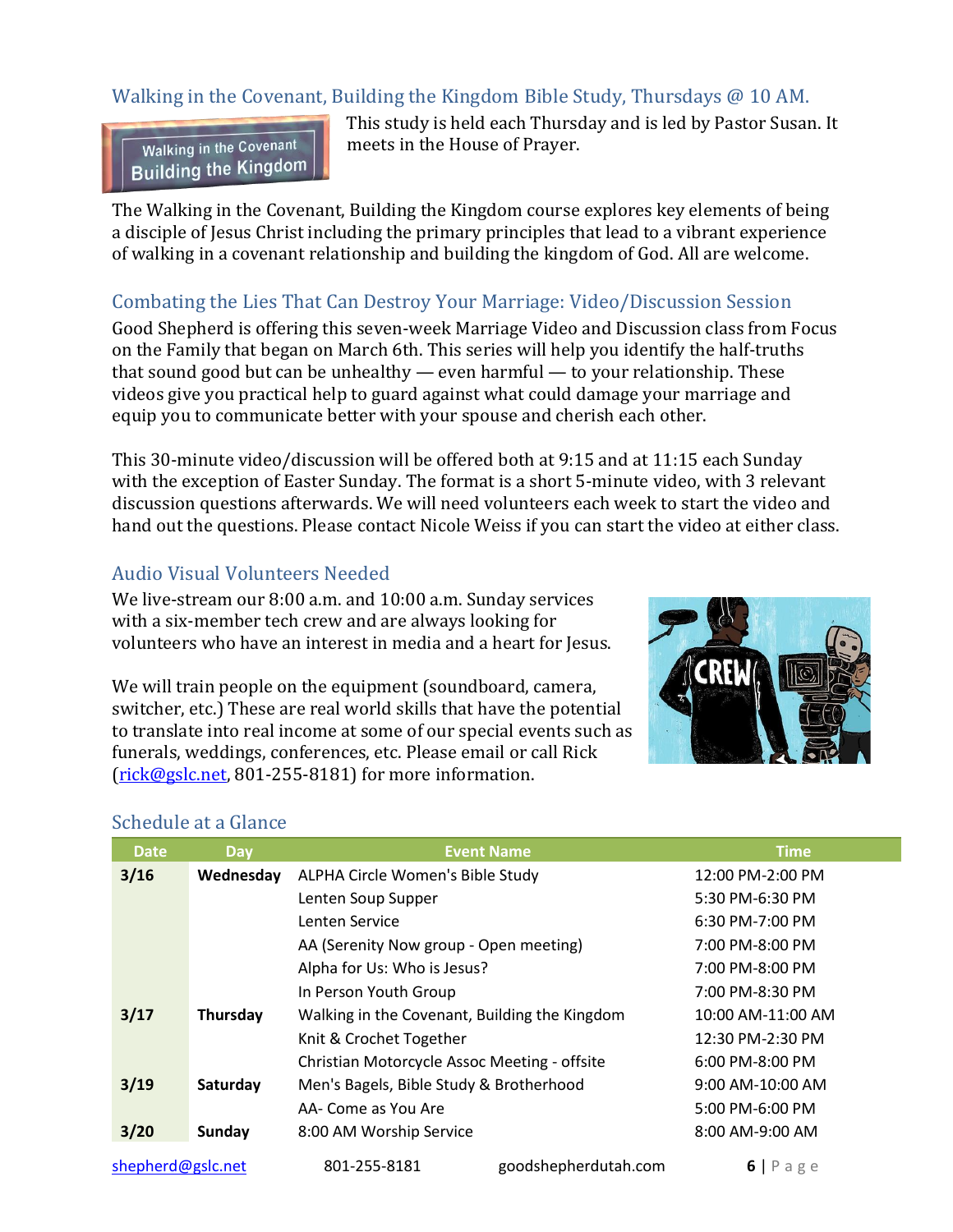|                                                                                            |               | Dinner at Vinny's                                 | 8:00 AM-6:00 PM   |  |
|--------------------------------------------------------------------------------------------|---------------|---------------------------------------------------|-------------------|--|
|                                                                                            |               | Combating the Lies that Can Destroy Your Marriage | 9:15 AM-9:45 AM   |  |
|                                                                                            |               | Combating the Lies that Can Destroy Your Marriage | 11:15 AM-11:45 AM |  |
|                                                                                            |               | 10:00 AM Worship Service                          | 10:00 AM-11:00 AM |  |
|                                                                                            |               | Children's Church                                 | 10:00 AM-11:15 AM |  |
|                                                                                            |               | <b>Confirmation Class</b>                         | 12:00 PM-2:00 PM  |  |
| 3/21                                                                                       | Monday        | <b>Bell Choir Rehearsal</b>                       | 6:15 PM-7:15 PM   |  |
|                                                                                            |               | <b>Adult Dance Ministry</b>                       | 7:00 PM-9:00 PM   |  |
| 3/22                                                                                       | Tuesday       | Explorer's Bible Study for Women                  | 9:30 AM-11:30 AM  |  |
|                                                                                            |               | <b>Community Youth Group ONLINE</b>               | 7:00 PM-8:00 PM   |  |
|                                                                                            |               | <b>Cub Scouts</b>                                 | 7:00 PM-8:30 PM   |  |
|                                                                                            |               | <b>Boy Scouts</b>                                 | 7:00 PM-9:00 PM   |  |
| 3/23                                                                                       | Wednesday     | Lenten Soup Supper                                | 5:30 PM-6:30 PM   |  |
|                                                                                            |               | Lenten Service                                    | 6:30 PM-7:00 PM   |  |
|                                                                                            |               | AA (Serenity Now group - Open meeting)            | 7:00 PM-8:00 PM   |  |
|                                                                                            |               | Alpha for Us: Why Did Jesus Die?                  | 7:00 PM-8:00 PM   |  |
|                                                                                            |               | In Person Youth Group                             | 7:00 PM-8:30 PM   |  |
| 3/24                                                                                       | Thursday      | Quilting                                          | 9:00 AM-12:00 PM  |  |
|                                                                                            |               | Walking in the Covenant, Building the Kingdom     | 10:00 AM-11:00 AM |  |
|                                                                                            |               | Knit & Crochet Together                           | 12:30 PM-2:30 PM  |  |
|                                                                                            |               | Men's Bible Study - "The Chosen"                  | 6:00 PM-8:00 PM   |  |
| 3/25                                                                                       | Friday        | <b>CMA Season of Refreshing</b>                   | 6:00 PM-9:00 PM   |  |
| 3/26                                                                                       | Saturday      | Men's Bagels, Bible Study & Brotherhood           | 9:00 AM-10:00 AM  |  |
|                                                                                            |               | <b>CMA Season of Refreshing</b>                   | 8:00 AM-4:00 PM   |  |
|                                                                                            |               | AA- Come as You Are                               | 5:00 PM-6:00 PM   |  |
| 3/27                                                                                       | <b>Sunday</b> | 8:00 AM Worship Service                           | 8:00 AM-9:00 AM   |  |
|                                                                                            |               | Combating the Lies that Can Destroy Your Marriage | 9:15 AM-9:45 AM   |  |
|                                                                                            |               | Combating the Lies that Can Destroy Your Marriage | 11:15 AM-11:45 AM |  |
|                                                                                            |               | Children's Church                                 | 10:00 AM-11:15 AM |  |
| 3/28                                                                                       | Monday        | <b>Bell Choir Rehearsal</b>                       | 6:15 PM-7:15 PM   |  |
|                                                                                            |               | <b>Adult Dance Ministry</b>                       | 7:00 PM-9:00 PM   |  |
| 3/29                                                                                       | Tuesday       | Explorer's Bible Study for Women                  | 9:30 AM-11:30 AM  |  |
|                                                                                            |               | <b>Community Youth Group ONLINE</b>               | 7:00 PM-8:00 PM   |  |
|                                                                                            |               | Cub Scouts                                        | 7:00 PM-8:30 PM   |  |
|                                                                                            |               | <b>Boy Scouts</b>                                 | 7:00 PM-9:00 PM   |  |
| 3/30                                                                                       | Wednesday     | Lenten Soup Supper                                | 5:30 PM-6:30 PM   |  |
|                                                                                            |               | Lenten Service                                    | 6:30 PM-7:00 PM   |  |
|                                                                                            |               | AA (Serenity Now group - Open meeting)            | 7:00 PM-8:00 PM   |  |
|                                                                                            |               | Alpha for Us: How Can I Have Faith?               | 7:00 PM-8:00 PM   |  |
|                                                                                            |               | In Person Youth Group                             | 7:00 PM-8:30 PM   |  |
| For Group information, visit the Ways to Get Involved section on the website or mobile app |               |                                                   |                   |  |

for complete details and contact information.